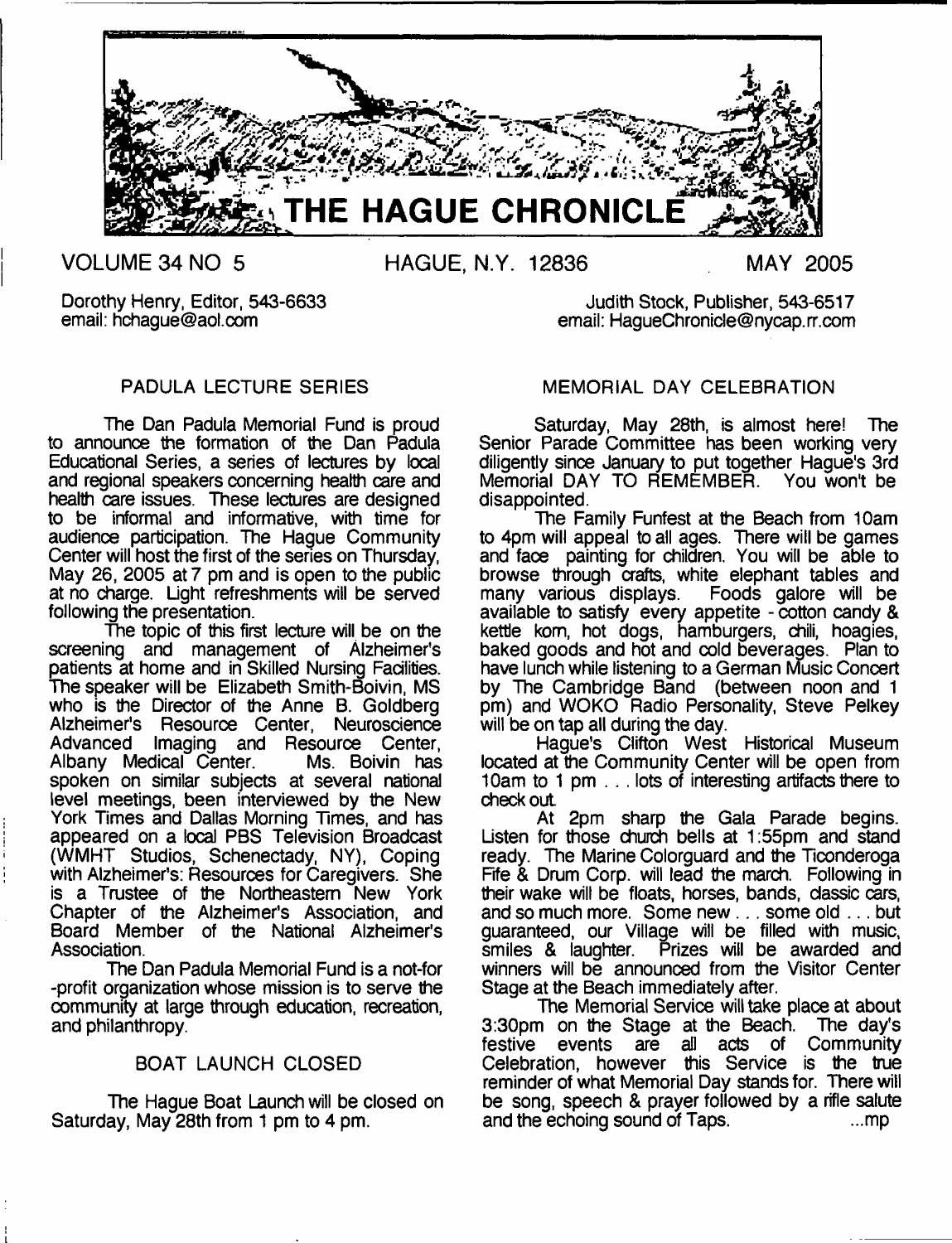We had a great turnout for the April<br>Meeting. Our Guest Speaker, Grant Van Our Guest Speaker, Grant Van Patten, held a captive audience in the palm of<br>his hands. His tales of vestervear's his hands. His tales of yesteryear's experiences in the world of television were filled with the big names of the 50's and laced with lots of humor while creating a vivid insight into the workings of a very new and rapidly growing industry. Story after story kept everyone in stitches to the point that the show just ran out of time! We were unable to view<br>Grant's vast array of slides. So folks ... Grant's vast array of slides.<br>prepare to see **GRANT** GRANT VAN PATTEN. PART II to be scheduled at a later date. We will keep you posted. Meanwhile, thanks ever so much Grant, for a wonderful, fun filled afternoon.

On May 19th, there will be an Award Luncheon at The Lodge at Echo Lake, Warrensburg, sponsored by Warren County Council of Senior Citizens to honor Hague's own, Janet Hoffay. She has been elected the County's Outstanding Contributing Senior of the Year! Happily Janet will have a very large cheering section in attendance .. . several very proud family members will be there along with many of her senior friends. Will report all the details next month.

May's meeting will be on Tuesday, May 24th at the Community Center STARTING AT NOON with a 'Swinging Seniors' Luncheon. We have much to celebrate this month. Plus, last minute details and plans for the Memorial Day Celebration will be finalized. We hope to see all our members there. ...mp

# LAKE GEORGE HISTORICAL MUSEUM

Opening day at the Lake George Historical<br>Association Museum and Bookstore is Museum and Bookstore is scheduled for Saturday, May 21. A reception will be held from 1-3PM. Museum hours are: May & June: Sat and Sun 11-4; July & Aug: Tues, Fri, and Sat. 11-4, Wed & Thurs, 3-8 (closed Sundays and Mondays). Sept: Fri, Sat, & Sun 11-4; Oct: Sat. & Sun 11-4.

The museum is located at the Old Warren County Court House, Canada & Amherst Sts, Lake George, NY. For more information call 518-668-5044 or email: [lgha@localnet.com](mailto:lgha@localnet.com).

# TICONDEROGA HERITAGE MUSEUM

The Heritage Museum will open for the season on May 28 from 10AM-4PM. From May 28-June 18 the museum will be open weekends only from 10-4. From June 25 to Labor Day it will operate daily 10-4. From July 6 - Aug. 12 on Wed and Fri children's workshops will be held from 9-10:30AM.

# CHAMPLAIN VALLEY CHORALE

The Champlain Valley Chorale presents its Spring Concert, "It's All about the Music" on Sunday, June 5, 2005, 3:00 P.M. at the First United Methodist Church, Wicker Street, Ticonderoga, N.Y. The public is invited to this admission-free concert presentation.

# HAGUE FIRE DEPARTMENT NEWS

There were three fire calls last month, with 97 man hours expended. The department made four ambulance calls with 19.5 man hours expended.

Don't forget the chicken BBQ on Saturday, May 28 from 4 - 8PM at the fire house. Menu consists of BBQ chicken, corn on the cob , baked potato, rolls & butter, strawberry shortcake and a beverage. \$10.00 for adults; \$8.00 for children. WOKO (98.9 FM) will be on hand to entertain and raffles will be held... jt

# ANNUAL GARDEN CLUB CARD PARTY

The Carillon Garden Club's fourth annual card/game party and luncheon will be held on Thursday, June 16 at 11:30AM at the Hague Community Center. There willl be items for raffle and many, many door prizes. A gourmet lunch will be served at 12 noon. Reservations should be made to Chairperson Joan Miller, 585-2533, or any member of the Garden Club. Make up your own tables, bring your cards or games and have a great time!

# LOOKING FOR THE MONSTER

Where, oh where has our Lake George monster gone? Not the original one, but the duplicate that we would like to use for parades. etc. It has been missing for quite a while. Surely, whoever has it must be willing to return it to its original haunt by now. We would love to have him in our Memorial Day Parade. Can someone give us a due as to where to find him?



5/05

.. djh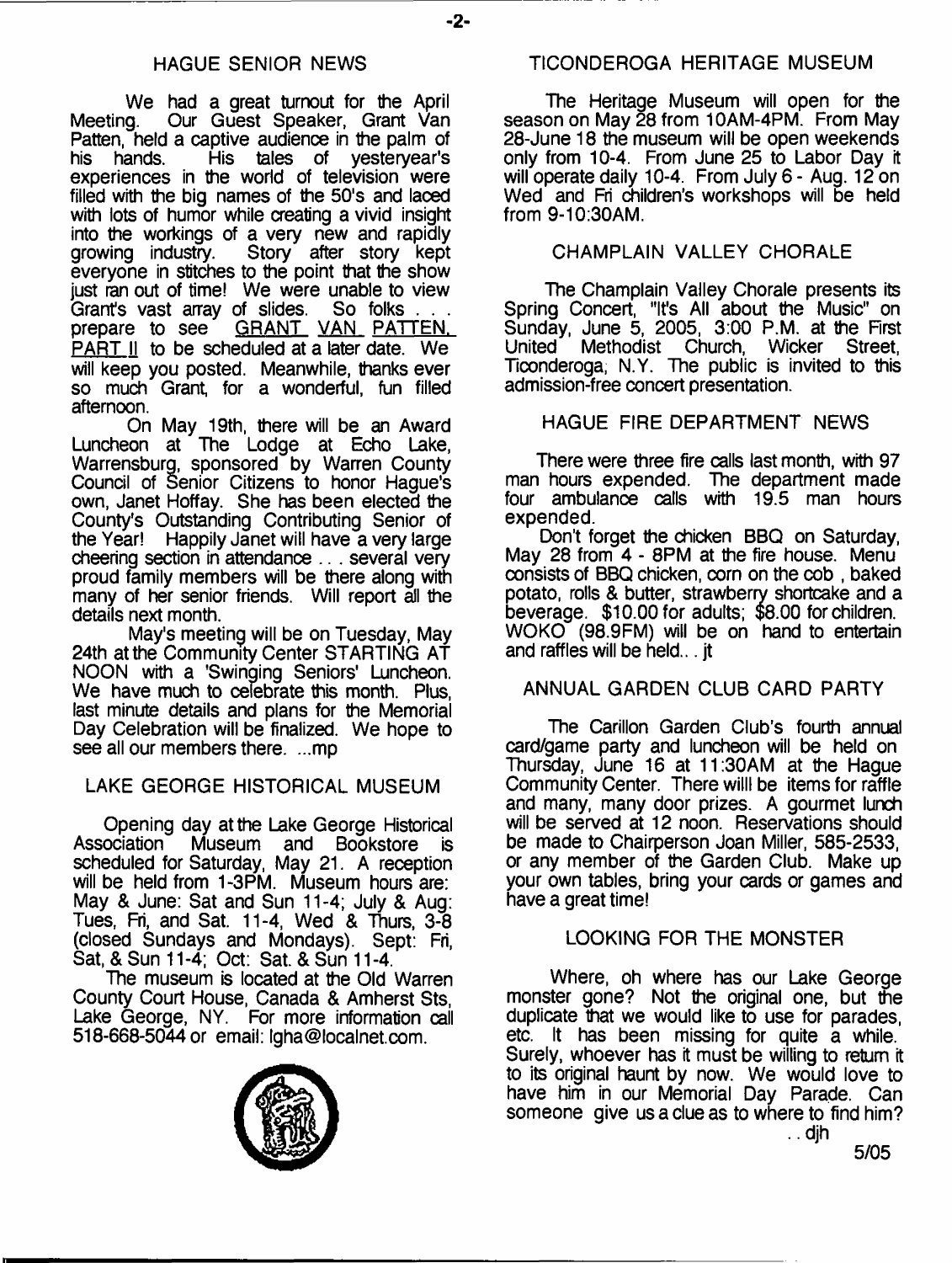-3-

The Lake George Association (LGA), the nation's first lake association, has received a check for \$10,320 from donations made by General Electric (GE) employees and retirees through GE's matching gift program.

According to Walt Lender, LGA Executive Director, the money will help support LGA's Lake Saving Projects, which improve the natural resources of the Lake George Basin through stream corridor restoration, stormwater management, land use<br>management, delta remediation and invasive delta remediation and invasive species control, as well as public education and outreach. Lender has also recently attended a Lender has also recently attended a national lakes conference where he stated, "A major issue that I heard about from nearly every other participant is the harmful effect of fertilized lawns on lake water quality."

In other news, the LGA has begun a campaign to urge towns within the Lake George Basin to clean out roadside culverts and catch basins. An annual cleaning of stormwater catchments is an effective way to slow down the rapid expansion of deltas at the mouths of several streams resulting from road sanding and maintenance. The association would like to see town highway departments give this job a high priority. To help town highway crews accomplish this task, the LGA offers the use of the non-profit's Catch Vac. The LGA Catch Vac is a large, trailer-mounted vacuum unit that is designed to dean sediment and debris out of the stormwater catchments. It has proven to be an economical and efficient way for highway departments to solve the problem of clogged catch basins and culverts.

The LGA has announced that Julie Martin and Randy Rath, the Lake Saving Projects Coordinator and GIS Mapping Specialist respectively, have successfully completed comprehensive training courses covering aspects of onsite wastewater treatment. Wastewater treatment is a key concern of the LGA in protecting the water quality of Lake George. The courses were offered as part of the Onsite Wastewater Treatment Training Program in cooperation with SUNY Delhi, NYS Department of Environmental Conservation, the Lake George Watershed Conference and the NYS Onsite Wastewater Treatment Training Network. Ms. Martin has been active in Hague working on the plans for the sedimentation basin off West Hague Road.

For more information on the LGA contact Communications Coordinator, James Hood, at 668- 3558 or go to <[www.lakegeorgeassociation.org>](http://www.lakegeorgeassociation.org).



The Lake George Park Commission (LGPC) will conduct its regular monthly meeting on Tuesday, May 24th, 2005 at 10:00 a.m. at the North Queensbury Fire House, Route 9L, Cleverdale, NY

The LGPC has announced the Invasive Species Advisory for the 2005 boating season. The Commission is calling on every lake user to follow the basic invasive species precautions,<br>"Inspect. Wash, Drain, Dry," to prevent Drain, Dry," to prevent transportation of zebra mussels, waterchesnut, alewife and other invasive species into Lake George.

The Commission is also appealing to the public to comply with the Park Commission's regulations prohibiting any person from launching a boat into Lake George's waters unless it has been inspected and all marine growth has been removed.

The Commission has been actively working on and strengthening its Invasive Species Prevention Program which includes several initiatives. For more information contact<br>the LGPC at 518-668-9347 or at 518-668-9347 or at <www. Igpc. state, ny. us>.

#### YKNOT SAILING VOLUNTEERS NEEDED

Maryellen Rudolph, Program Chairperson of the Y-Knot Sailing program at YMCA Camp Chingachgook, is looking for volunteers for their sailing program for disabled sailors. sponsor clinics throughout the summer and need volunteers for everything from helping get sailors into their vests, driving a van, helping them transfer onto the boats, to taking care of utility dogs. Especially needed are experienced sailors who can accompany, assist, and help sail the boats. For turther information see information see<br>email: program [<www.yknotsailing.org](http://www.yknotsailing.org)> or ©yknotsailing.org or call 656-9462.

#### NEW COTS FOR HVFD

Past support from the Hague community has helped the Hague Volunteer Fire Department to recently take delivery of two new Ferno Power Flex Ambulance Cots representing just one more step in the department's goal of providing outstanding emergency services to the community.

The cots are hydraulic power operated with infinite positioning, providing increased safety to both patient and ambulance staff; and can be<br>handled by just two persons. Additional handled by just two persons. contributions toward the cost of this equipment (\$7000 each) will be greatly appreciated. .. jmc

5/05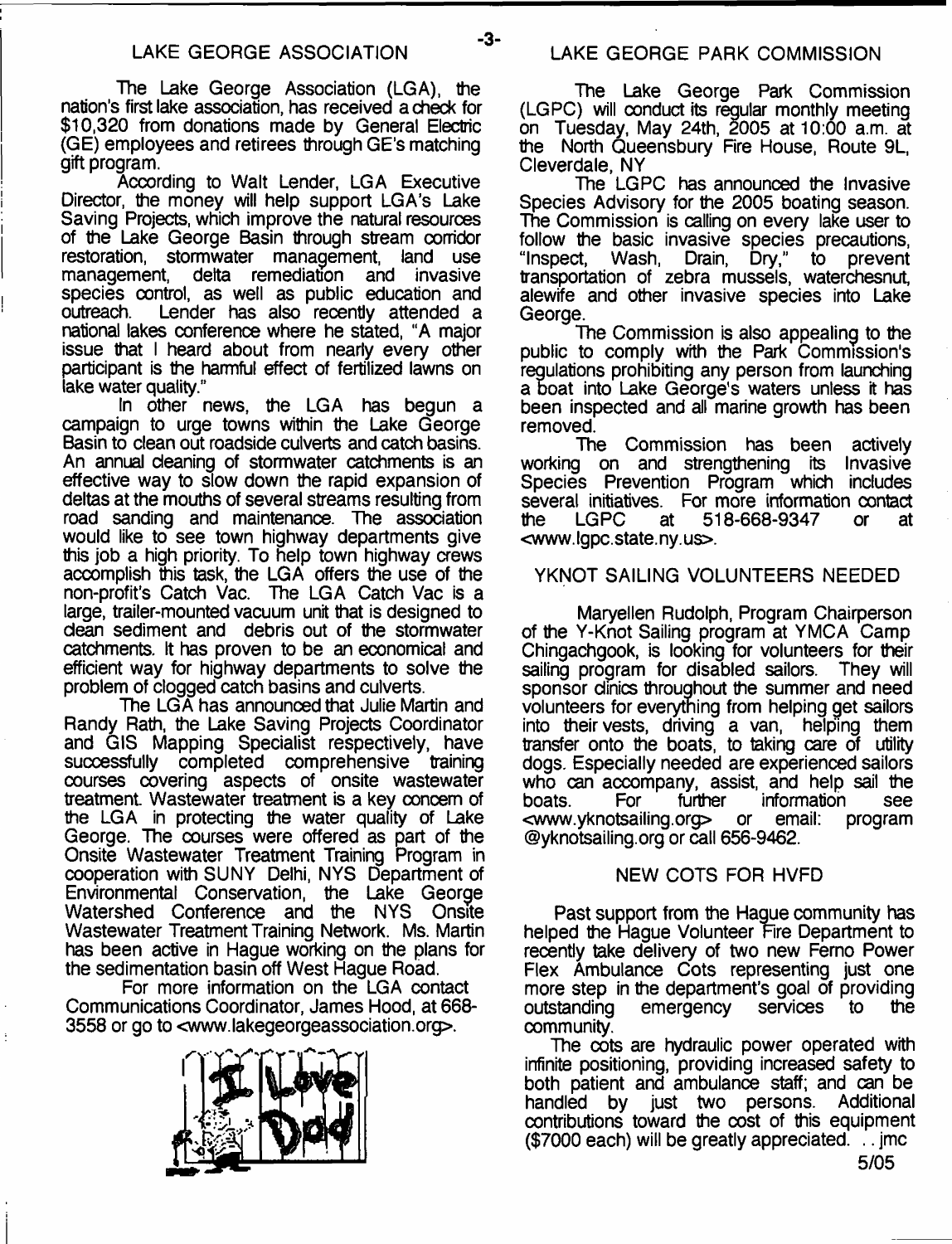-4-

Chairman Robert Goetsch called the meeting to order with Bruce Clark, Mary Lou Doulin, George lanson, Tina Barth King and new member Martin Fitzgerald present and Bill Pittman absent.

#### DOUGHERTY (43.13-1-36), 4 Cranberry Lane. Cape Cod Village. TR-1

The public hearing held over from the previous month was closed since the applicant is<br>working through the Cape Cod Village working through the Homeowners Association before proceeding with the Town application process.

#### REINGOLD (43.13-1-5). Abenakis Rd. TR-1

Based on consultation with potential builders, Mr. Reingold has requested using new<br>materials for the work which was approved. In materials for the work which was approved. essence this will mean not moving the accessory structure (although removing plumbing) but rather building a similar structure onto the original cottage.

#### PHELPS (43.5-2-38), Dock Rd. Hamlet

Applicant wishes to add a second story<br>the existing house. Although the above the existing house. proposed addition will be further back from the Lake than the existing portion of the house, it will be within the required 50 ft shoreline setback and within the required side setback dimensions. The addition will result in excess of the current limit of 25% maximum square footage increase. The 25% maximum square footage increase. Zoning Board has requested input from the Planning Board.

#### PLANNING BOARD - 5/5/05

Chairman David Swanson called the meeting to order with Peter Foster, Roily Allen, Cathy Clark, Tim Costello and Pam Peterson present and John Brown absent.

#### WILEN (43.13-1-4), Lakeshore Drive, TR-1

The revised deeds conforming to the approved lot line change were submitted along with the final plats which were signed by Rolly Allen for the Planning Board.

#### WILSON (25.1-1-17 and 25.1-1-18). Graphite Mt and Summit Rds. QC-1

The applicant resubmitted a sketch for a major subdivision of the 2 parcels into a 10 lot The plans include buffer zones along the stream and outside boundaries and a reasonable limit on the percent of further development. The Board approved the sketch plan which is the first phase of subdivision approval.

BENEDUCE (42-1-23.1). Dodd Hill Road. TR-1

The applicant wishes to subdivide the property into a major 11-lot subdivision. The Planning Board set up a site visit.

#### HINES (26.14-1-5). Friends Point Drive South. **IB=1**

The applicant wants to make minor modifications to the roofline and entrance of the existing house. The work will be within 100 feet of the shoreline so a site visit was set up.

#### PHELPS (43.5-2-38), Dock Road. TR-1

The Board set up a site review and will meet in order to consider a recommendation for the Zoning Board at their next meeting.

#### MAIARO (42-1-9 and 25.4-1-41). Decker Hill and Fitzgerald Roads. OC-2

The Board is waiting for the APA to review the request for a change in zoning.

#### SPECIAL TOWN BOARD MEETING -4/25/05

A special meeting in Executive Session, attended by Board members Belden, Meola, Patchett and Gladu, was held to discuss the negotiations with the Silver Bay Association. The Board approved a motion "that the agreement with Silver Bay Association signed on April 13, 1999 be modified to increase the voluntary contribution to \$25,000 for the year ending 12/31/05. The term of the agreement will be for one year - 2005. All other terms and conditions to remain the same. Silver Bay Association will prepare the agreement, subject to review by the Town Attorney."

#### SPECIAL TOWN BOARD MEETING - 5/6/05

Board members Dan Belden, Dick Gladu, Lu Megow, Bob Patchett and Rudy Meola were all present along with Town Attorney, Dominick Viscardi.

The Board went into Executive Session for agenda items relating to negotiations and litigations. Mr. Viscardi reviewed the proposed agreement with Silver Bay Association and the memo from Attorney McNally dealing with Brennan and Cartwright tax certiorari cases.

The Board reconvened in regular session and approved a motion to accept the<br>recommendation of Judge Aulisi for a recommendation of Judge Aulisi for a \$1,350,000 assessment on the Cartwright property.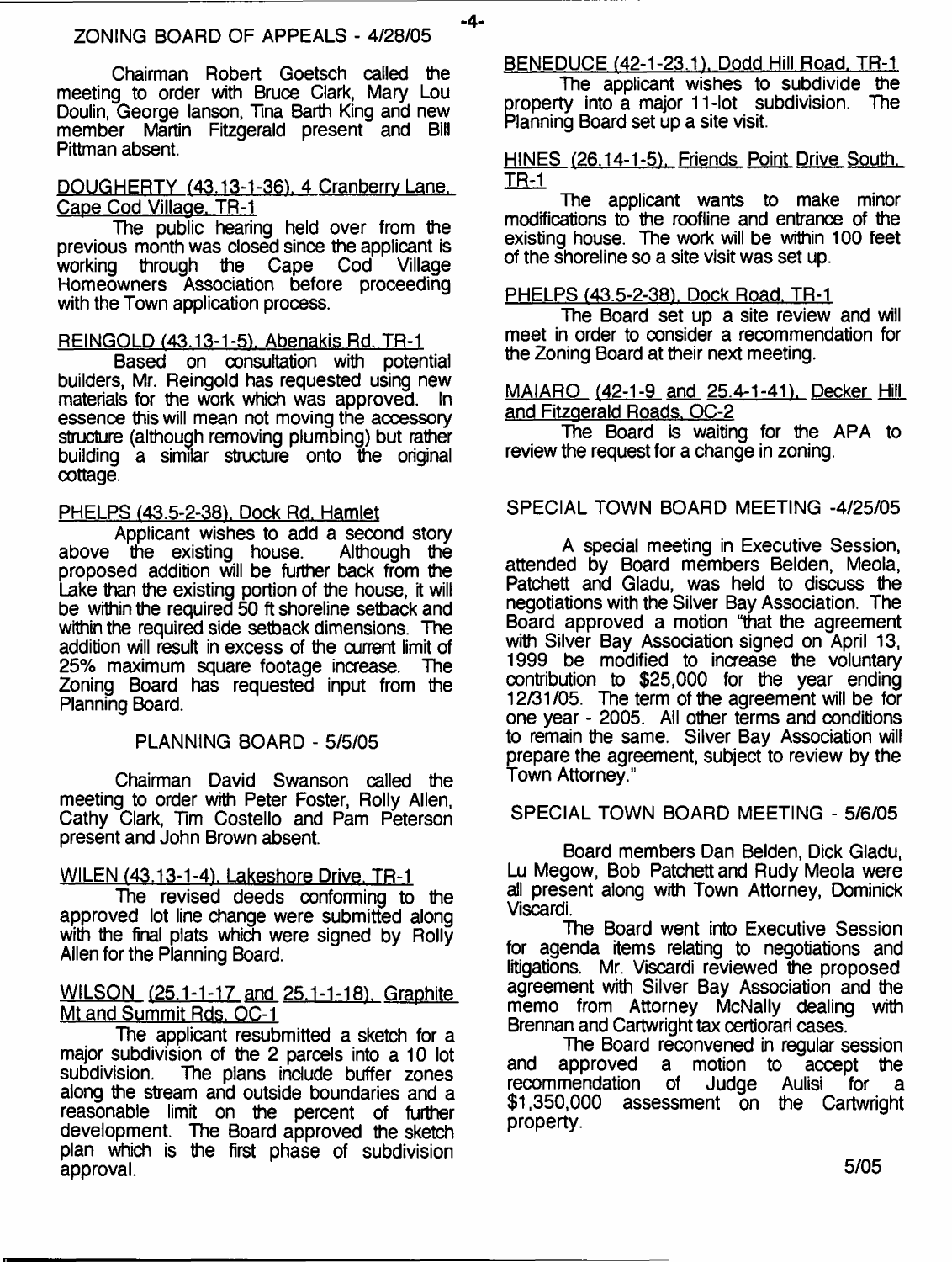Board members Dan Belden, Dick Gladu, Lu Megow, Bob Patchett and Rudy Meola were all present.

Susan Deragon, representing a group of parents of skateboarders, requested that the Board provide a place for skateboarding. She stated that the parents are willing to supervise a skate park and that the basketball court would be the best location. She said that the kids would understand that they would have to stay out of the area unless supervised and that it would be fenced. The Youth Committee The Youth Committee. (Councilmen Meola and Gladu) will meet with the parents and try to work something out.

Janet Hoffay was presented with a certificate of appreciation from the Town Board for her work with the Senior community.

#### Committee Reports:

Assessor/Justice - Councilman Gladu stated that reassessments have been mailed out for about 70 properties where changes were made. He further noted that although they are still waiting for the official equalization rate from the State, it looks like it will be close to 98%. He has been in touch with State Senator Betty Little and Assemblywoman Teresa Sayward in the effort to remove the property tax as the major driver of school funding and to work on the spending side including unfunded mandates. A report will be published on the website with hard copies available in the town offices.

Councilman Meola noted that Grievance Day is May 24th and that the Board of Assessment Review needs to proceed according to the legal requirements.

Buildings & Grounds/CC - Supervisor Belden said that more repairs need to be looked at for the Community Center because it will cost more if the repairs are not kept up.

Finance - Councilman Gladu noted that the financial software is up and running and the Town should now look into electronic banking.

Fire - A financial report has been requested from the Fire Department but has not yet been received.

Highway - Don Smith, Highway Superintendent reported that work is being done on the beach and they will be sweeping county roads.

Insurance - Don Smith is waiting for figures on the replacement of vehicles in order to complete the insurance inventory.

Planning/Zoning/Stormwater - May 19th is the first date for the appearance tickets for junk law violations. There was discussion on the requirements for major subdivisions and the Planning Committee (Councilmen Gladu and Patchett with input from Councilman Meola) will work to "articulate the options" with the Planning Board.

Recreation/Promotion - Councilman Gladu noted that next year the Association of Fire Chiefs will be meeting in Lake George which will provide a source of revenue and the Town should start considering how to market Hague. The Town website has had an average of 1500 visits in the last couple of months. Joe McCranels thanked the Board for their support of the Rogers Rock Cross Country ski trails last winter. Information from the DEC registration box showed 170 skiers signed during the period it was in place with 130 of those being<br>local residents. He noted that there were He noted that there were problems with recreational vehicles.

Sewer District 1 - Supervisor Belden stated that items on the punch list have been attended to and within the month the Town will probably take over the ownership of the sewer district from the county. He said the county is working on plans to extend the district both north and south.

Town Park/Beautification - Councilman Meola submitted the proposed schedule for the Town Park from the Park Committee. The bathrooms will be open during the day from May 14th through Columbus Day. The park attendants will be on duty for Memorial Day weekend. The boat launch will be closed from 1 - 4 pm on Saturday the 28th for the parade. The beach will open with lifeguards on June 25th and remain open until Sept. 2, 2005.

For events in the park, the concession fee is \$25 for a local commercial resident and \$50 for out of town. There is no fee for a local civic organization.

Transfer and Recycling - Councilman Megow noted that the new transfer station hours will be from 9am - 5pm on Wed & Sat year round starting June 1, 2005. During July and August, it will also be open on Sundays from noon to 4pm.

Youth - Councilman Meola stated that the Silver Bay summer program, including canoeing, swimming, and wall climbing will take place from June 28 to July 29 for students in grades K through 8. Registration must be completed by May 26th. For further information call the Community Center at 543-6161.

(Cont'd on page 6 - Town Board) 5/05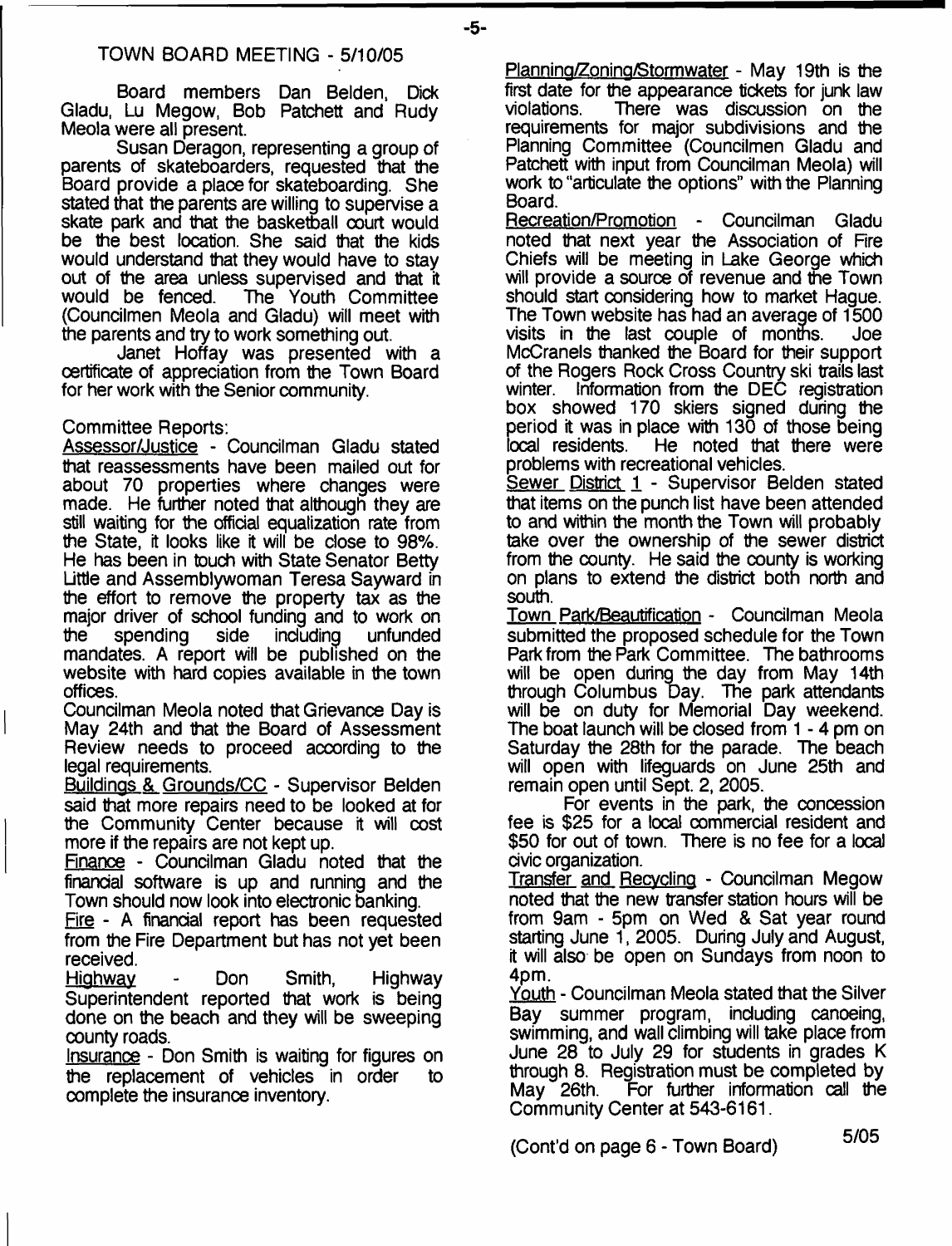Under unfinished business, the Board:<br>1. Accepted a bid from All

1. Accepted a bid from All Methods Waterproofing to waterproof the Community Center basement for \$10,133. Although itwas the highest bid, it was felt that the warranties and recommendations made it the best proposal.

2. Approved changes to the Employees Manual oonceming workmans compensation and disability.<br>3. Tabled ch

3. Tabled changes to the Employees Manual concerning overtime and compensatory time.<br>4. Heard a progress report on work at t

4. Heard a progress report on work at the beach. Since more work was found than originally anticipated, it fell under emergency work and the Board approved the nonbudgeted item.

5. Approved a change in effective date of sewer use fee for new construction which will be the day the hook-up permit is issued. They also reiterated that all sewer connections for persons already in the sewer district must be done by May 31,2005 or incur a \$200 hookup fee.

6. Accepted the higher bid of \$625 from Tim Costello for the Dodge truck.

7. Approved the signing of the contract drawn up by the LGA (Lake George Association) for the retention basin project on the land of Don Smith. The contract signed by Don Smith, Walt Lender for the LGA and Dan Belden for the Town of Hague will allow the LGA to "now pursue the permitting and design process for<br>the sedimentation plan", according to Julie the sedimentation plan", according to Martin from the LGA. This basin will be designed to hold sedimentation during heavy rainfalls to prevent more sand buildup on the Hague Brook delta.

Under new business, the Board:

1. Tabled a recommendation to appoint a town personal paper server.

2. Approved the request of the Town Justice for mileage reimbursement for a conference on 12/3/05.

3. Approved a request from the Hague Senior Citizens Club to use the Visitor Center on 5/27 and 5/28 for Memorial Day weekend activities.

4. Approved Robert Dufault for June and Carol Stormer for July as part-time employees under the Green Thumb program.

5. Accepted the lowest bid of \$725 from North Country Landscaping for landscaping at the Community Center.

6. Approved resolution #45 in support of a grant application by the Town Justice for a new fax and paper shredder.

7. Approved the date of June 14, 2005 at 6:15 pm for a Public Hearing on an amendment to the Zoning Ordinance on the definition of "Square Footage."

8. Approved a letter of support for the application for a grant by the Haque application for a grant by Community Homeowners Association to bring their small water system into compliance.

9. Approved resolution #46 in support of a cell phone tower. Verizon will investigate locations on the mountain on Arcady Bay, the landfill area and a private property in Graphite. With the need for cell phone service as a safety issue it is hoped to get APA approval.

10. Approved resolution #47 for the request by Scully, Bass Bay Road for 6 variances for a<br>replacement onsite wastewater system. replacement onsite wastewater system. Engineer Bob Holmes said that the system meets the setback of 100 feet from the Lake. It was felt that this system was an improvement over the old system.

Supervisor's Report:

-6-

Supervisor Belden reported that he has been selected to go to Syracuse for the County to meet about the Fire Chiefs<br>convention. He also noted that the July 3rd convention. He also noted that the July 3rd fireworks will be a full half-hour (from 9:30pm to 10pm) and will be funded by the Town of Hague. Anyone wishing to contribute to the cost may send a check directly to The Town of Hague.<br>Mention was

made of a figure of \$70,000 that was paid to the Ticonderoga schools by the International Paper Co. in lieu of taxes due to the reduction in their assessment. Also mentioned was an amount of \$165,000 that was overpaid to the Ticonderoga schools by the State because of a failure of an entry in Hague's assessment rolls. The amount was returned to Hague by the school district.

HISTORICAL SOCIETIES TO MEET

The Hague Historical Society will be holding a joint meeting with the Ticonderoga Historical Society on May 27th at 7 pm at the Hancock House in Ticonderoga. The speaker will be Ted Caldwell from Bolton Landing speaking on the connection between Charles Lindbergh and Harold Bixby of the town of Bolton. Guests are always welcome.

For additional information on Hague taxes and assessments, see the recent news items on the Town of Hague website at <townofhague.org>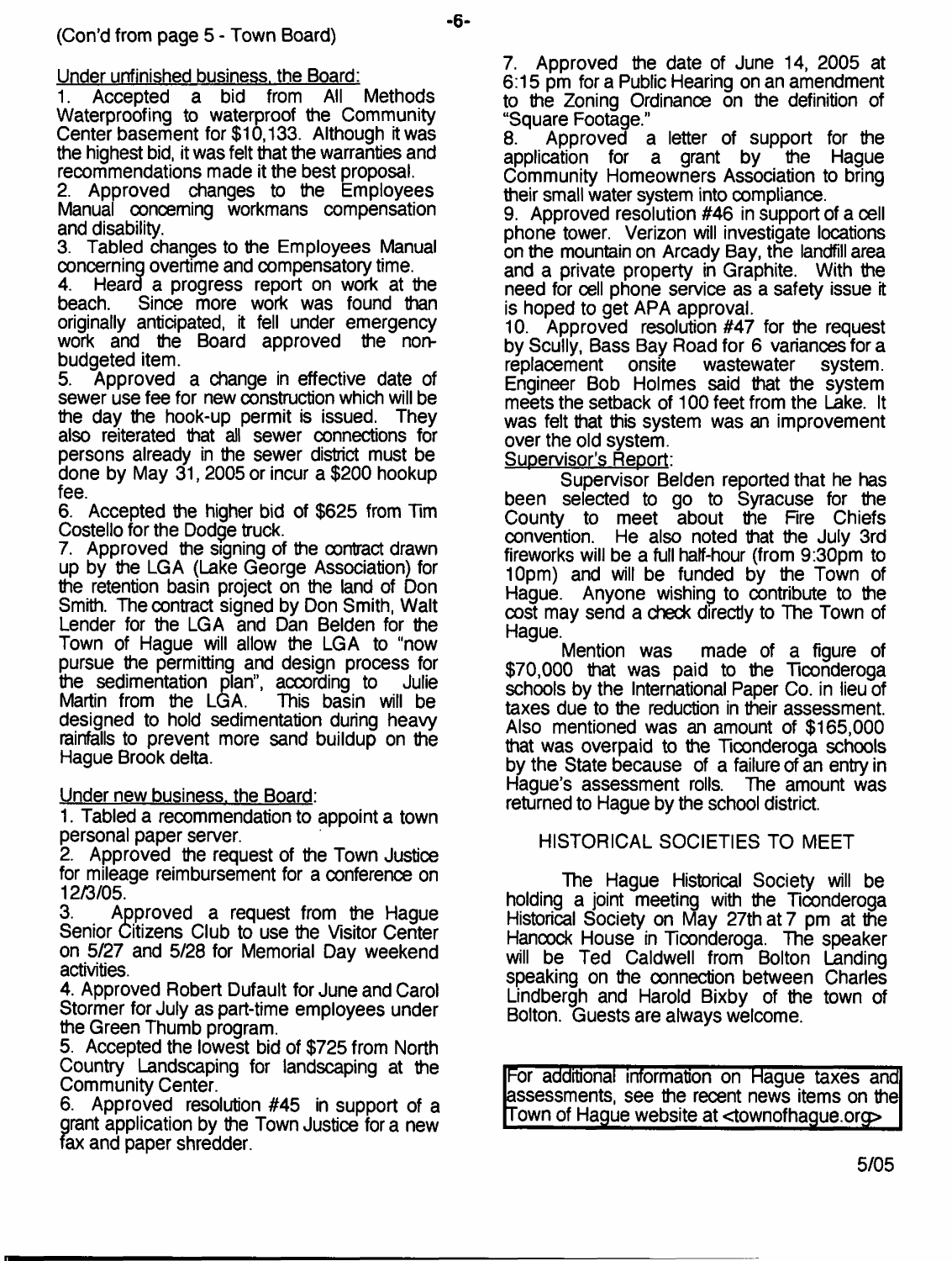ENGAGED: Elizabeth Barton, daughter of Katherine M. Barton and the late Charles R. Barton, Silver Bay, NY, to Lake George Waterkeeper Chris Navitsky, son of Clem and Mary Navitsky, Maybrook, NY. The wedding will take place in September 2005.

GRADUATED: Peter Fritzky from Bergen Community College with an Associates Degree in Liberal Arts and Stephen Fritzky from Rutgers University with a Bachelors Degree in Environmental Engineering. They are the sons of Bill & Luann Fritzky, seasonal residents of Hague.

# <del>۩≥€€</del>€€

### MEOLA PRESENTATION

Christian Meola, son of Rudy and Wendy Meola and grandson of Rudolph Meola was one of the students who participated in a 5th grade class project to celebrate Heritage Day at his school in Guilderland. Christian researched and made a presentation on Italy, the ancestral country of his grandfather.

With his mother and grandfather as consultants, Christian created a three panel exhibit depicting the geography, history, art, music and architecture of Italy in addition to a number of anecdotal incidents of a personal or biographical nature involving his grandfather's family.

Councilman Meola was in attendance at the presentation, for which Christian was awarded an A+, where he enjoyed along with more than 100 relatives and friends, the cornucopia of homemade dishes that were typical of the eleven countries highlighted during the Heritage Day.

#### ACHIEVEMENT AND MERIT ROLLS

The following students have been named on the ACHIEVEMENT ROLL for the third marking period at Ticonderoga Middle School:

Grade 8: Shane King, Brendan Carberry, Shane Graser

Grade 7: Taylor Denno, Kaley Manning, Qirsten Ross,

MERIT ROLL:

Grade 8: Shane Fuller Amanda McCoy, Molly Ginn, Frank Lafferty, Aaron Lawrence, Mara Haskell Grade 7: Michael Fish, Jamie Patchett, Jessie Patchett,

Grade 6: Dillon Lafferty, Kalene Ross

Kudos ~ The Federated Garden Clubs of New York State presented an award of honor for civic development to Dottie Henry of the Carillon Garden Club.

# TED SANTANIELLO

Ted Santaniello, son of Mr. & Mrs. Sal Santaniello, Silver Bay, won 2 gold medals at SUNYAC Championships on April 30, 2005 held at Oneonta State College. Ted was first in 400M Dash (49.7). He also ran the first leg of the 4X400M Relay (3.31.45) which set a new facility record for Oneonta State College which hosted this meet. He was third in the 200M Dash (21.19) for a bronze medal. Ted is a junior at Plattsburgh State College.

# JANET HOFFAY

Janet Hoffay, a member of the Hague Senior Ciitizens Club, was honored on May 19 at an Award Luncheon at The Lodge at Echo Lake. She has been selected as the Warren County's Outstanding Contributing Senior of the year. She also received a certificate of recognition from the Town of Hague at the last Board meeting. Janet is a contributing member of The Haque Chronicle staff by helping each month to get the paper out to our readers. Congratulations from all of us. We are proud of you!!

#### ROBERT KEATING

In a message from his program advisor, we have the following: "I am pleased to inform you that Robert Keating from Southern Connecticut State University, interning at the National Defense University, will be representing the International Affairs Program at the Closing Ceremony. Robert has done a terrific job, overcoming tremendous obstacles in his life, and is an inspiration to us all." was chosen to be profiled by the Washington Center, one of twenty students out of fifteen hundred to be honored. He is a summer resident of Hague and we wrote about his activities in the February issue of The Hague Chronicle (page 8).

#### KAREN COSTELLO

Karen Costello, Hague, won "Fastest Mom" honors at the annual Charles Pratt Memorial Road Race on May 7. She also won first place in the 50- 59 female age group.

# ED HENRY

Ed Henry, F.N.P., son of Dottie Henry, Hague, has recently opened the Thayne Family Medical Clinic, a service of Star Valley Medical Center in Thayne, WY.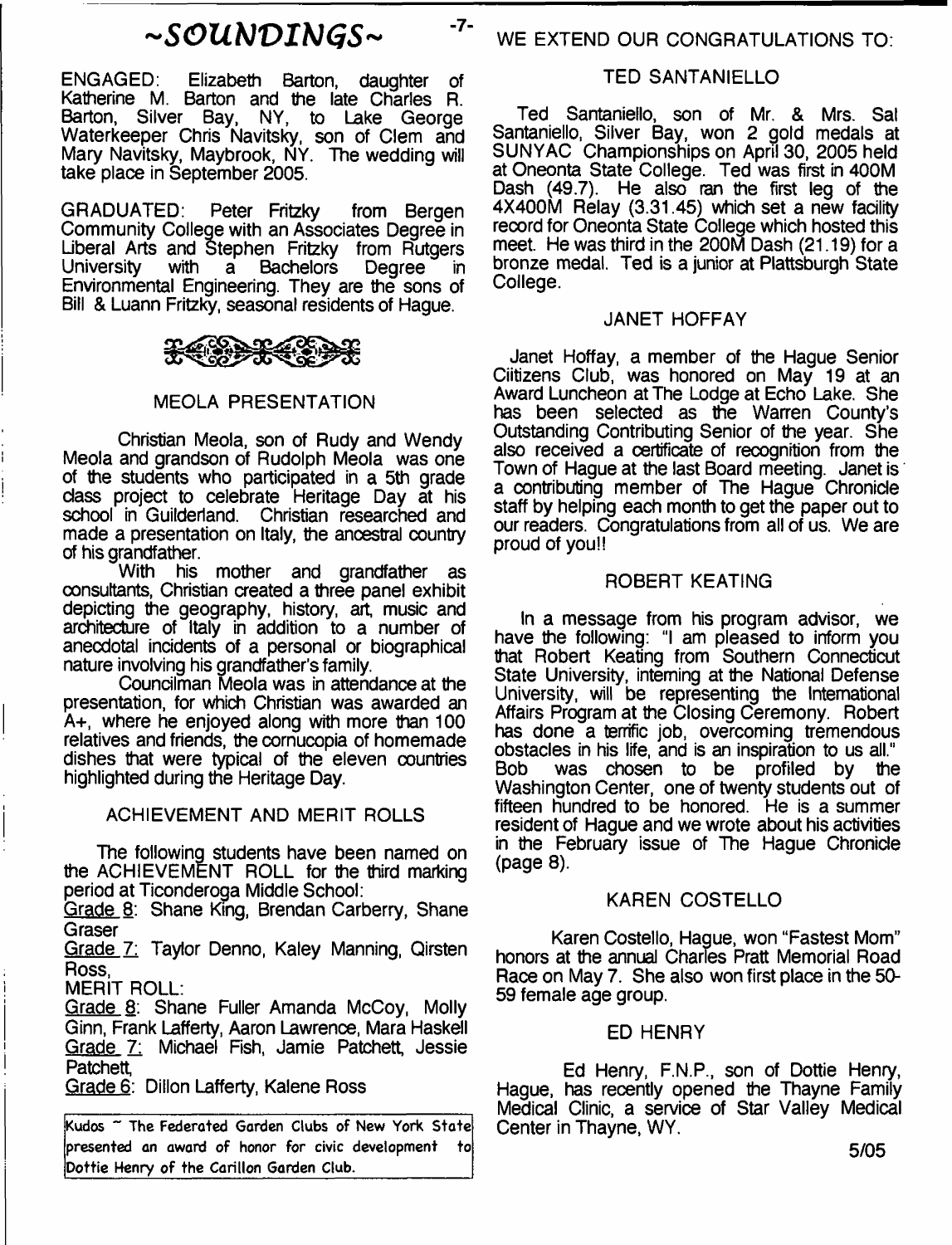Although we cant tell it by the weather, summer should be here. Our hanging baskets are at the nursery ready to be hung in Hague on May 21, weather permitting. They are beautiful and will add a lot to the downtown area of Hague. Thanks to all of you great people who so generously donated to this project and a special thanks to Diane Farinick and Carol Pittman who willingly saw this project through, as part of the Hague Enhancement Committee.

We especially thank the following donors: Diane Dixon, John Geils, Howard & Donna Ticknor, Green Acres Campsite, J. C. Bambach, Elizabeth Decker, Ed Crabbs, Linda Case, George Mizer, Lynn Stote, Peggy Darrin, Anne Chesky, Carol Pittman, Scott Patchett, Cynthia (Girard) Ryther, Doug & Karen Laundree, Fred Klingler, Philip Mann, Helen Schoder, Muriel E. Schwarz, Dottie Henry, Diane Farinick, Graham Bailey, John Brown, James Modestino, Roderick Geer, Stephen Carol Randall, Donna Van Wert, Ed Konikowski, Linda Baker, William McFeely, The Toner family, Dolly Kennedy, Carolyn Dunn, Kay Barton, Betty Van Sleet, Pat Jones, Hague Creek Antiques, Kathe Allen, Judy Foster, Dan Belden, Brad Wisher, Betty McGuire, Viola Vassallo.

#### THANKS FROM BESTE FUND

The Beste Steering Committee would like to sincerely thank The Hague Chronicle staff who again helped us distribute our flyer and the following people/organizations who so generously sent in donations to the Beste Scholarship Fund in response to our recent fundraising appeal.

Kathryn & Julia Barry, Dan & Janice Belden, Bruno & Dorothy Brauner, John & Joann Brown, The Buck Family, Ives & Josee Darves-Bornoz, The Fisher Family, Frank Fowler, Tim & Michele Gautreau, Rod & Nema Geer, John & Virginia Geils, The Hague Volunteer Fire Dept., Stu & Mary Ann Harmon, Dottie Henry, Tom James, Rev. Robert & Mrs. Susan Johnson, Bob & Kathleen Maiaro, Robert & Patricia Mangino, Philip C. Mann, Alix Martin, Dan & Ann McGowen, Mr. & Mrs. Lu Megow, Northern Lake George Rotary Club, Anne & Chris Parlin, Mrs. R. Parmley, Brian & Beverly Sann, Sal & Kathy Santaniello, Lynn & Patty Stote.

It's never too late to send in a donation to:<br>Beste Scholarship Fund, c/o Haque The Beste Scholarship Fund, Community Center, Hague, NY 12936.

#### WILDERNESS EXPLORATION TRIPS

The Cornell University Cooperative Extension 4-H Program is conducting two, three day Wilderness Exploration trips which are open to both 4-H and non-4-H youth. For more information, contact the Center at 518-623-3291 a 668-4881 or at <http://cce.cornell.edu/~warren/4h.html

In January 2005, we published an article which was written in 1999 by the late Clifton West, town historian, about the Cape Cod Village property. We have since received a letter from George Stanford, an owner of one of the cottages there who has made some corrections to this article. The following is his version of the story:

"Miss Mary Beste inherited the vast Enid Alden / Jenkins farm property in 1928. In 1939, not 1950, Cape Cod Village Inc. purchased from Miss Beste 7 1/2 acres on the lakeside of Rt. 9N and an additional 8 acres on the west side of 9N. Gordon Manning, acting as Cape Cod Village Inc. president, and Mary Beste signed a \$14,000.00 mortage agreement on May 31, 1939. Gordon Manning, in 1950 did pay \$2,000.00 for a small parcel within the village as did some other Manning family members.

Cape Cod Village Inc. established and maintained a 12-unit motel colony around a "village green" within their 7 1/2 acres. Summer visitors to the area began buying lots from the sub-divided Cape Cod Village. 19 cottages were subsequently built and along with the vastly expanded 12 motel units, the 31 member home-owner association, Cape Cod Village Cllub Inc., was formed.

The summer restaurant mentioned in the archives article was the Cape Cod Village Inn. The Buttner family from N.J. purchased the inn in 1966. It was their summer residence until it burned down about 20 years ago. The land has since been sold."

Thanks to George Sanford for sharing this information with us. He was also instrumental in getting the state DPW to change the sign which appeared on the bridge by the "village" from Alden Brook, which was incorrect, to Jenkins brook.

.. djh

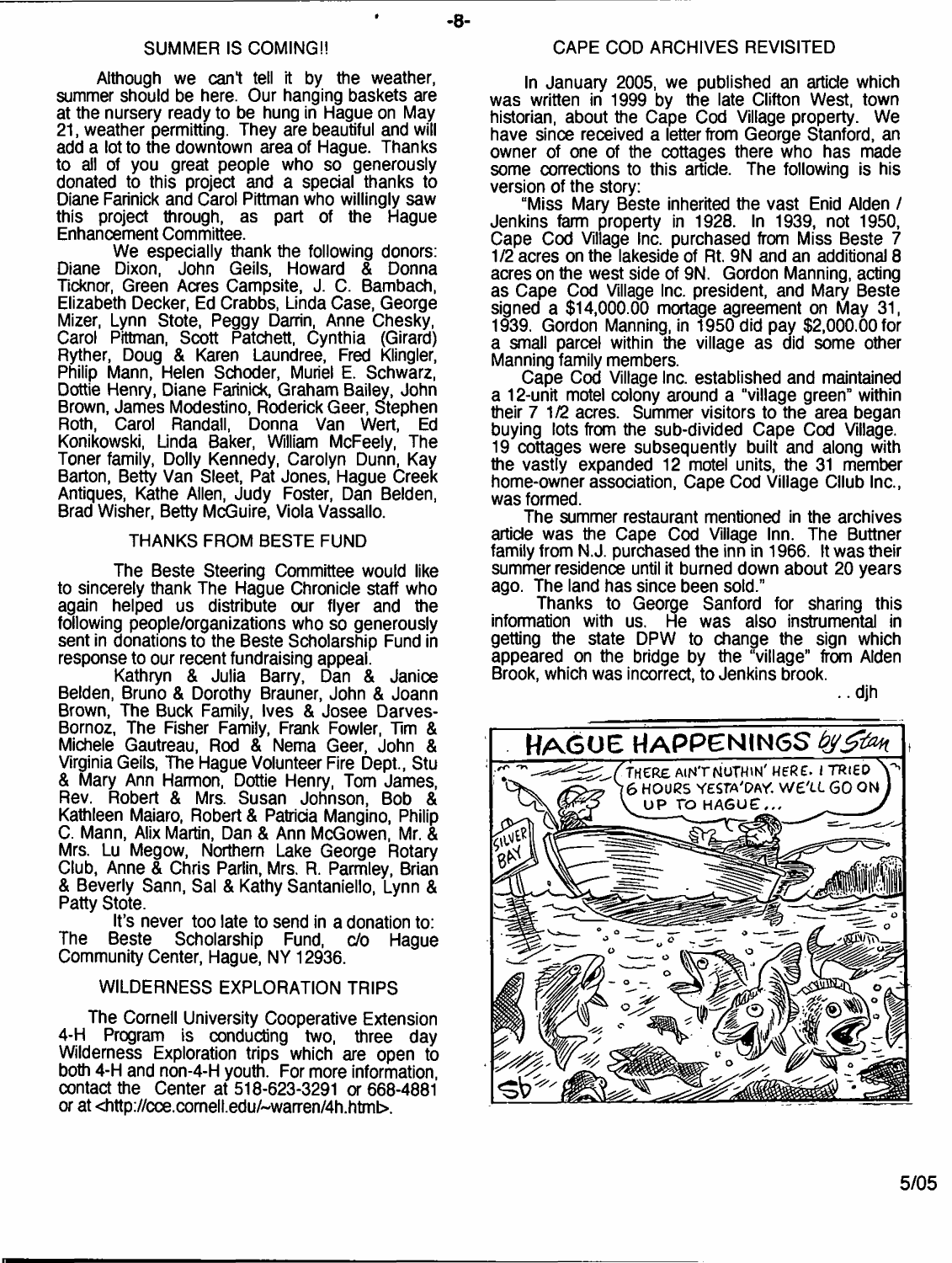# *MATURE TSfEWS*

**by Nancy Wotton Scarzello**

#### **COOK MOUNTAIN PRESERVE**

The Cook Mountain Preserve in Ticonderoga is an area rich in history, diverse with habitats and offers a multilevel outdoor experience for hikers, birders and plant enthusiasts. A pull-off and kiosk on Baldwin Road, just 1.5 miles from Alexandria Avenue marks the trailhead of the preserve managed by the Lake George Land Conservancy, and as you step onto the trail leading into the preserve you are walking on the same land that General Abercrombie and Lord Howe marched in1758 during the French and Indian War. They, and 15,000 troops had traveled by boat up Lake George and landed near where the preserve lies today to begin their 4-mile march to take Fort Ticonderoga from the French. Amazingly, they got lost in the woods, Lord Howe was killed and a mere 300 soldiers at the fort eventually defeated them. The trails on the preserve are well marked and you wont have to worry about getting lost like the soldiers did.

Last fall I wrote about our hike to the summit that is a moderately difficult climb of 895 feet in elevation, but this week I met Sarah Small of the Lake George Land Conservancy and walked the lower portion of the preserve along the Yellow Beaver Trail that meanders around abandoned beaver ponds, overgrown farmlands and moist wetlands for less than a mile round trip. A portion of the trail follows the remains of an overgrown railroad bed. Passengers would travel by steamship up Lake George, land in Ticonderoga (near the preserve) and then take this train to the landing on Lake Champlain (near Fort Ti) where steamships were boarded again to continue their travels north. The railroad also carried the apples grown on the farmland to Lake Champlain where they would be shipped by boat down the lake to the Hudson River where they were eventually sold in New York City. Apple trees still dot the land along the trails, decedents of the original varieties cultivated at the turn of the century.

Wetland plants dominate the lower portion of the trail near the beaver ponds with cattails, marsh marigolds, jack-in-the-pulpit, foamflower, horsetail grasses, valerian and the moisture loving trees like cedar, poplar and birch. As the trail turns gradually away from the beaver ponds and rises slightly towards the mountain, there is almost a visible line that is crossed where the vegetation is clearly different. Now, the trees we see are oak, white pine, beech and shagbark hickory while the plants we found were some of the more showy wildflowers like hepatica, large white-flowered trillium and bloodroot. Sarsaparilla, violets - both yellow and purple varieties, Christmas fern and wild grapevine were in abundance as well.

The beaver ponds are abandoned at this time, probably from exhausting the food supply of poplar and birch trees in the lower wetland areas. We can see the stumps of trees 12" in diameter that were toppled by them and the remains of their dams along the railroad bed.

Sarah was there to check on the encroaching invasive non-native plants that are<br>threatening the area. The Common Reed threatening the area. (Phragmites australis), whose 3-14 foot tall feathery plumes will appear mid to late summer in the beaver pond area, threaten to crowd out native<br>vegetation such as the cattails and wetland vegetation such as the cattails and orchids. Sarah then pointed out another invasive to me, a non-native honeysuckle that we noticed lining the trails everywhere we walked. It's pinkyellow flowers bloom in June and the orange-red berries ripen in August. These can form dense shrub layers crowding out and shading native vegetation and hinder normal forest regeneration by releasing growth-inhibiting phytotoxins into the soil. The berries produced by these non-native honeysuckles are not as high in fat or nutrients as native varieties, thereby negatively impacting migrating birds that depend on them as a food source to carry them through the winter. They can be distinguished from native varieties by breaking a twig - non-natives will have a hollow stem.

To find out how you can help identify, control and manage these invasives a brochure is available at the kiosk at the trailhead or by contacting the Lake George Land Conservancy. Both invasives need constant attention to keep them in check and help is always appreciated  $\sim$ ask for Sarah Small at the LGLC to find out how you can participate.

#### WEATHER NEWS by Mary Lou Doulin

This has been a late, cold spring. We did have a burst of dramatically warm temperatures in the 80's in April, but that was short-lived. Daytimes have been 50 and 60ish. Nighttime temperatures have consistently been below normal, digging deep into the 30s and 40s. The first comparatively warm night was May 14 when 60 degrees was the consistent temperature.

Springtime to me is the most exhilarating season of the year. The thrill of the early warm days and the greening of the earth can't be beat. The humming birds have returned and I heard a whippoorwill last evening. Speaking of birds, it's fun to create a bird friendly environment. Like most creatures, birds need protective covering, food and a place to call home for rearing their young. Our area provides most of their needs, but I am concerned about the protective elements.<br>Songbird population numbers have been population decreasing rapidly in recent decades. There are many reasons for this but the least understood is the threat of the household cats that are allowed to roam outside during the nesting season. Statistics prove that they are decimating our birds. I know cats are wonderful creatures, but it would be helpful if pet owners could keep them

inside during the nesting season. Long range predictions for the upcoming summer season are for a cool, dry season.

**QUITE A FEAT ~ When the ice was barely out, Cris Ginn, of Kague, both** water-skied on Lake George and snow-skied at Killington on April 17, Theorgess of the S/05